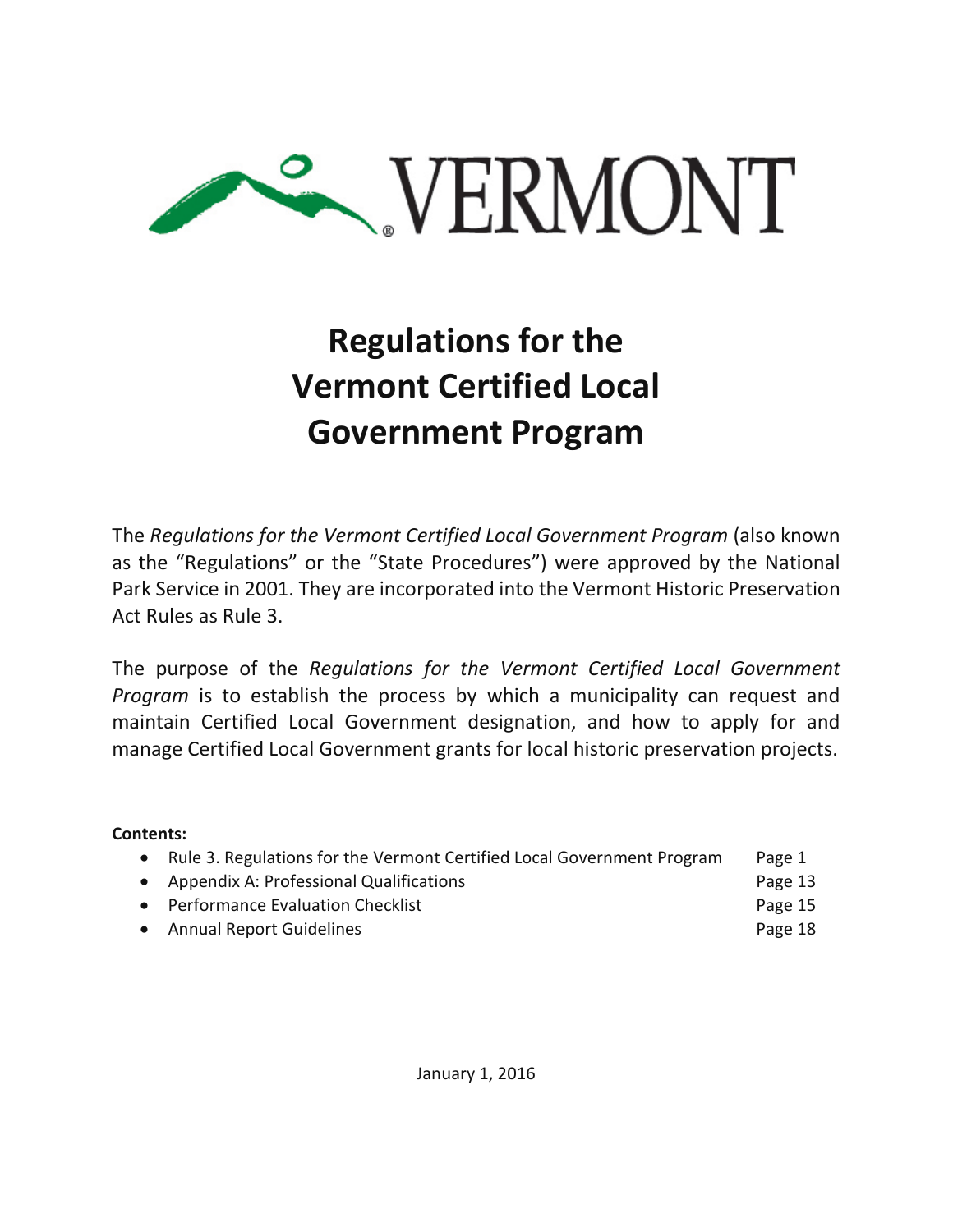# **Rule 3. Regulations for the Vermont Certified Local Government Program**

# **3.1 Introduction**

- **3.1.1 Statutory background.** The National Historic Preservation Act of 1966, as amended (54 U.S.C. 300101 et seq.) provides for matching grants-in-aid to the states from the Historic Preservation Fund for historic preservation programs and projects. Amendments to the Act passed in 1980 require that at least ten percent of each state's Historic Preservation Fund grant be designated for transfer to certified local governments which apply for the money. Vermont's participation in this federal program is authorized by the Vermont Historic Preservation Act, 22 V.S.A. Chapter 14, which also creates the Vermont Division for Historic Preservation and directs the Division to adopt regulations to carry out the purposes of the Act. These regulations are issued to comply with that statutory directive and to implement a program known as the Certified Local Government, or CLG, program, which creates the opportunity for local governments to apply for CLG status and, once certified, to apply for grants-in-aid under the program.
- **3.1.2 Historic preservation.** Historic preservation is the thoughtful management of the built environment. In some cases, preservation is a tool for economic development. In others, it is a mechanism to maintain a community's unique identity. But beyond these practical and aesthetic considerations, preservation is part of the Vermont ethic: you don't throw something away if it is still useful. It is good common sense in the fullest sense of the Vermont tradition to conserve, use, and improve what you already have. That is the spirit behind the Vermont CLG program and these regulations.
- **3.1.3 Purpose of CLG grants.** Grants to Certified Local Governments will be for activities directly related to the identification, evaluation, or protection of historic and archaeological resources that are eligible for Historic Preservation Fund grant assistance.
- **3.1.4 Cooperation with local governments.** An integral part of the CLG program will be continuation of the Division for Historic Preservation's strong commitment to working cooperatively with local governments on historic preservation programs. Existing grant programs will continue, so that a community is not required to become a CLG in order to receive funds for historic preservation purposes. Grants received through the CLG program, however, will be locally administered. Along with this added local administrative responsibility goes the potential for significantly increased funding from Congress through future grant programs which may be based on CLG status. Local matching funds will be required for all CLG grants.
- **3.1.5 Where to get more information.** Inquiries about the Vermont CLG program should be directed to the Vermont Division for Historic Preservation.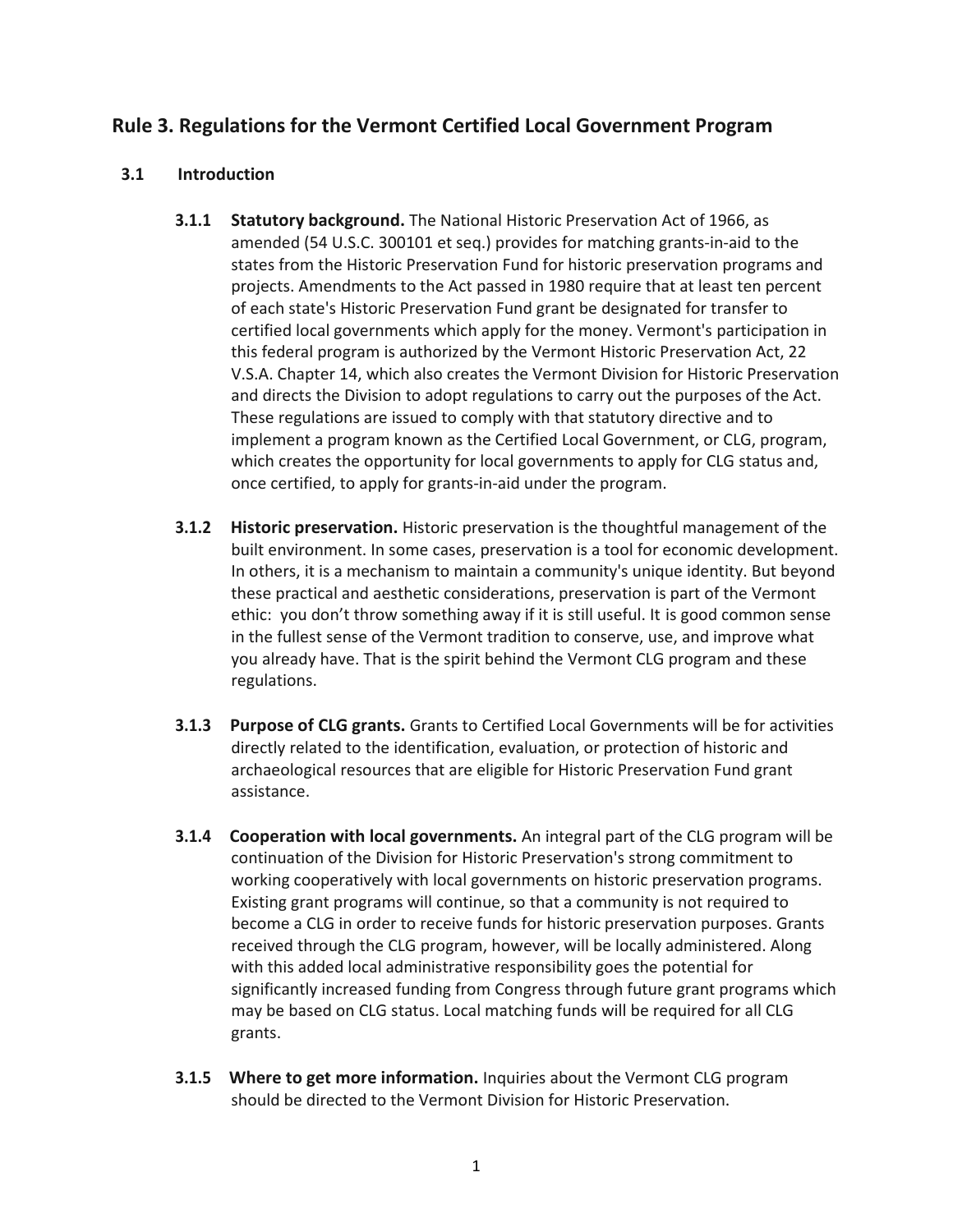- **3.2 Definitions.** These definitions apply to the Regulations for the Vermont Certified Local Government Program.
	- **3.2.1 "Certified Local Government"** or **"CLG"** means a local government that has been certified by the National Park Service to carry out the purposes of the National Historic Preservation Act, as amended, in accordance with Section 101(c) of the Act.
	- **3.2.2 "Chief elected local official"** means the chairman of a board of selectmen in a town, the mayor of a city, the chairman of the board of trustees in a village or any other elected head of a local government.
	- **3.2.3 "CLG share"** means the federal funding authorized for transfer to local governments in accordance with Section 103(c) of the National Historic Preservation Act, as amended, and these regulations.
	- **3.2.4 "Commission"** means the historic preservation review commission established by a local government in accordance with section 3.3.1(2) of these regulations.
	- **3.2.5 "Comprehensive historic preservation planning"** means an ongoing process that is consistent with technical standards issued by the United States Department of the Interior and which produces reliable, understandable, and up-to-date information for decision making related to the identification, evaluation, and protection/treatment of historic resources.
	- **3.2.6 "Council"** means the Vermont Advisory Council on Historic Preservation.
	- **3.2.7 "Designation"** means the identification and registration of properties for protection that meet criteria established by the State or local government for significant historic and prehistoric resources within the jurisdiction of the local government. Designation includes the identification and registration of resources according to State or local criteria which must be consistent with the Secretary of the Interior's Standards for Identification and Registration.
	- **3.2.8 "Division"** means the Division for Historic Preservation as created by the Vermont Historic Preservation Act, 22 V.S.A. Chapter 14.
	- **3.2.9 "Historic Preservation"** includes identification, evaluation, recordation, documentation, curation, acquisition, management, stabilization, maintenance, interpretation, conservation, research, protection, restoration, and rehabilitation and education and training regarding the foregoing activities of any prehistoric or historic district, site, buildings, structures, or object significant in American history, architecture, archeology, engineering, or culture.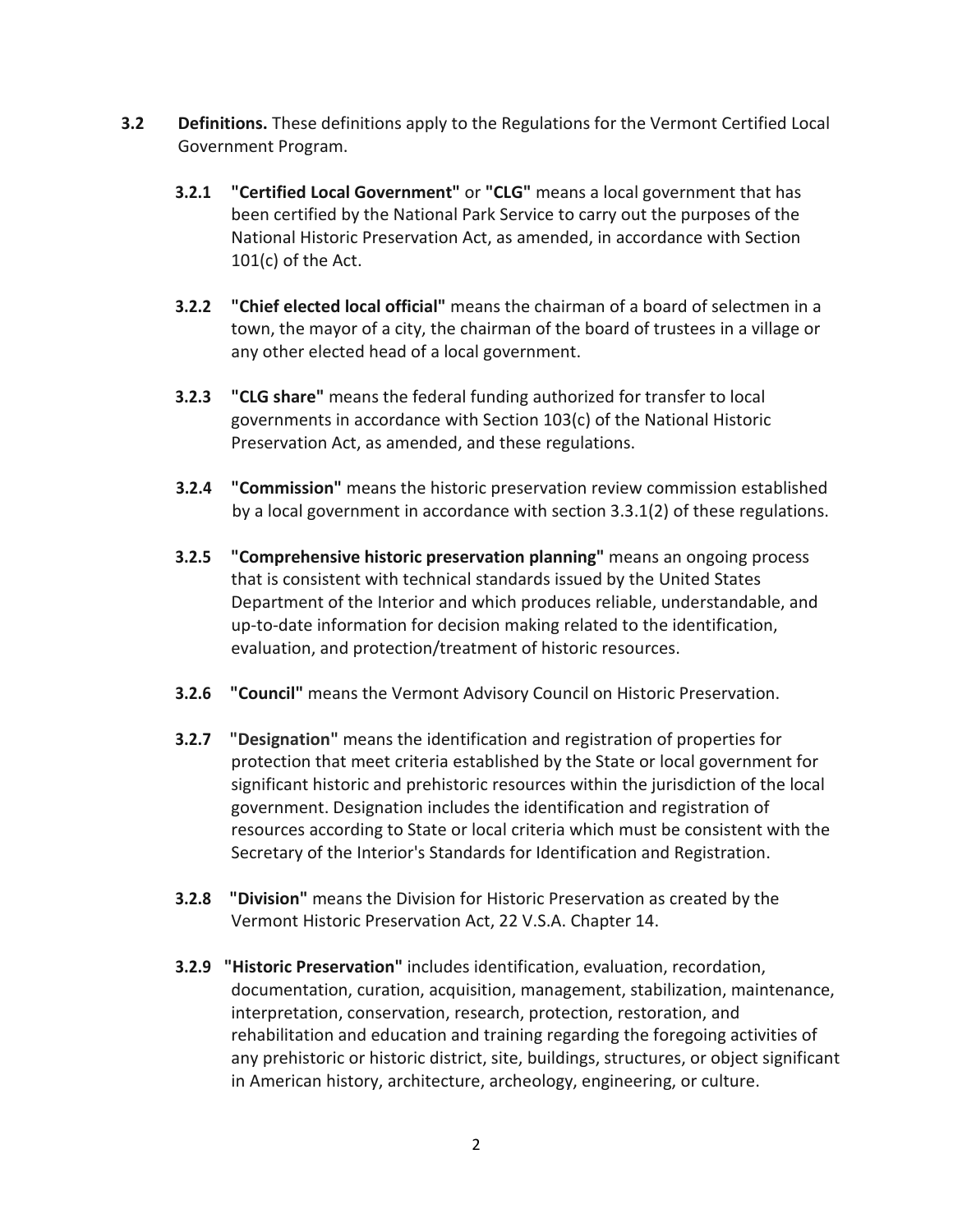- **3.2.10 "The Historic Preservation Fund Grants Manual"** means the document that sets forth federal administrative procedures and requirements for activities concerning the federally related historic preservation programs of the states, and certified local governments. This Manual includes requirements and procedures for the administration of the historic preservation grants-in-aid program, which includes the program described in these regulations.
- **3.2.11 "Historic property"** or **"resource"** means any building, structure, object, district, area or site that is significant in the history, architecture, archeology or culture of this state, its communities or the nation.
- **3.2.12 "Local government"** means a town, city, village, or municipality, the existence of which is authorized by law, or any general purpose political subdivision of the state.
- **3.2.13 "National Register of Historic Places"** or **"National Register"** means the national list of districts, sites, buildings, structures, and objects significant in American history, architecture, archeology, engineering, and culture, maintained by the United States Secretary of the Interior under the authority of Section 101(a)(1)(A) of the National Historic Preservation Act, as amended.
- **3.2.14 "Protection"** means a local review process under State or local law for proposed demolition of, changes to, or other action that may affect historic properties. The CLG's review process applies only to properties designated pursuant to State or local laws and procedures and does not include properties listed on or determined eligible for the National Register of Historic Places unless such properties were designated under the appropriate State or local process.
- **3.2.15 "Secretary"** means the Secretary of the Interior. Unless otherwise stated in law or regulation, the Secretary has delegated the authority and responsibility for administering the National Historic Preservation program to the National Park Service.
- **3.2.16 "State Historic Preservation Officer"** or **"SHPO"** means the person appointed under 22 V.S.A. § 722(a), consistent with the requirements of the National Historic Preservation Act for consultation on federal undertakings. Pursuant to 22 V.S.A. § 723(b), the SHPO may delegate to the Deputy SHPO the duties and responsibilities of the SHPO in the SHPO's absence. In addition, the SHPO may delegate duties to such Division staff as are necessary to carry out the purposes of the Division.
- **3.2.17 "Vermont Archaeological Inventory"** means the written, photographic, and/or digital record of archaeological sites that is maintained by the Division as a comprehensive inventory of the state's archaeological resources.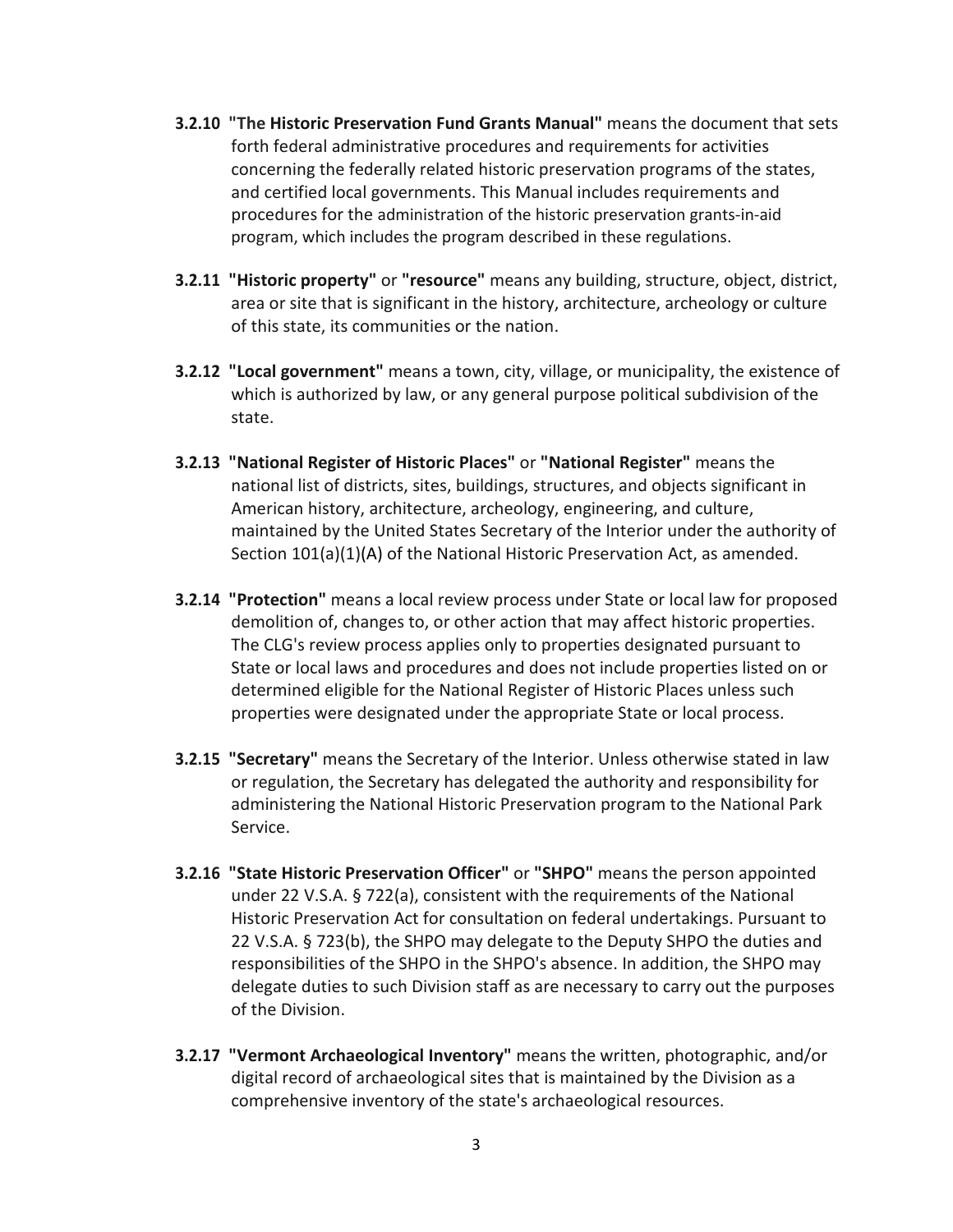**3.2.18 "The Vermont Historic Sites and Structures Survey"** means the written, photographic, and/or digital record of historic buildings, districts, structures and objects that is compiled in a standardized format and maintained by the Division as an inventory of the state's resources that are significant for their architectural, historic, or engineering merit and that appear to meet the criteria for the State and National Registers of Historic Places.

#### **3.3 The certification process**

#### **3.3.1. Request for certification.**

**3.3.1.1** Any local government may request certification from the SHPO on forms provided by the Division. A request for certification shall be approved by the SHPO for forwarding to the National Park Service when the local government making the request has submitted written documentation of compliance with the following requirements:

**(1)** The local government has agreed to enforce, within its jurisdiction, the provisions of the Vermont Planning and Development Act (24 V.S.A. Chapter 117), the Vermont Historic Preservation Act (22 V.S.A. Chapter 14), and any other state or local legislation which may be enacted for the designation and protection of historic properties.

**(2)** The local government has established by action appropriate to its procedures a historic preservation review commission of not less than three nor more than nine members appointed by the legislative body of the local government. The action establishing the commission shall include the following information:

> **(A)** That the commission be composed of professional and lay members, a majority of which reside within the jurisdiction of the local government.

**(B)** That all members have demonstrated interest, competence or knowledge in historic preservation.

**(C)** That to the extent available within the jurisdiction of the local government, at least a majority of the members shall be professionals who meet the "Secretary's Professional Qualifications Standards" published by the National Park Service in 36 CFR 61 including those from the disciplines of history, prehistoric or historic archeology, architectural history,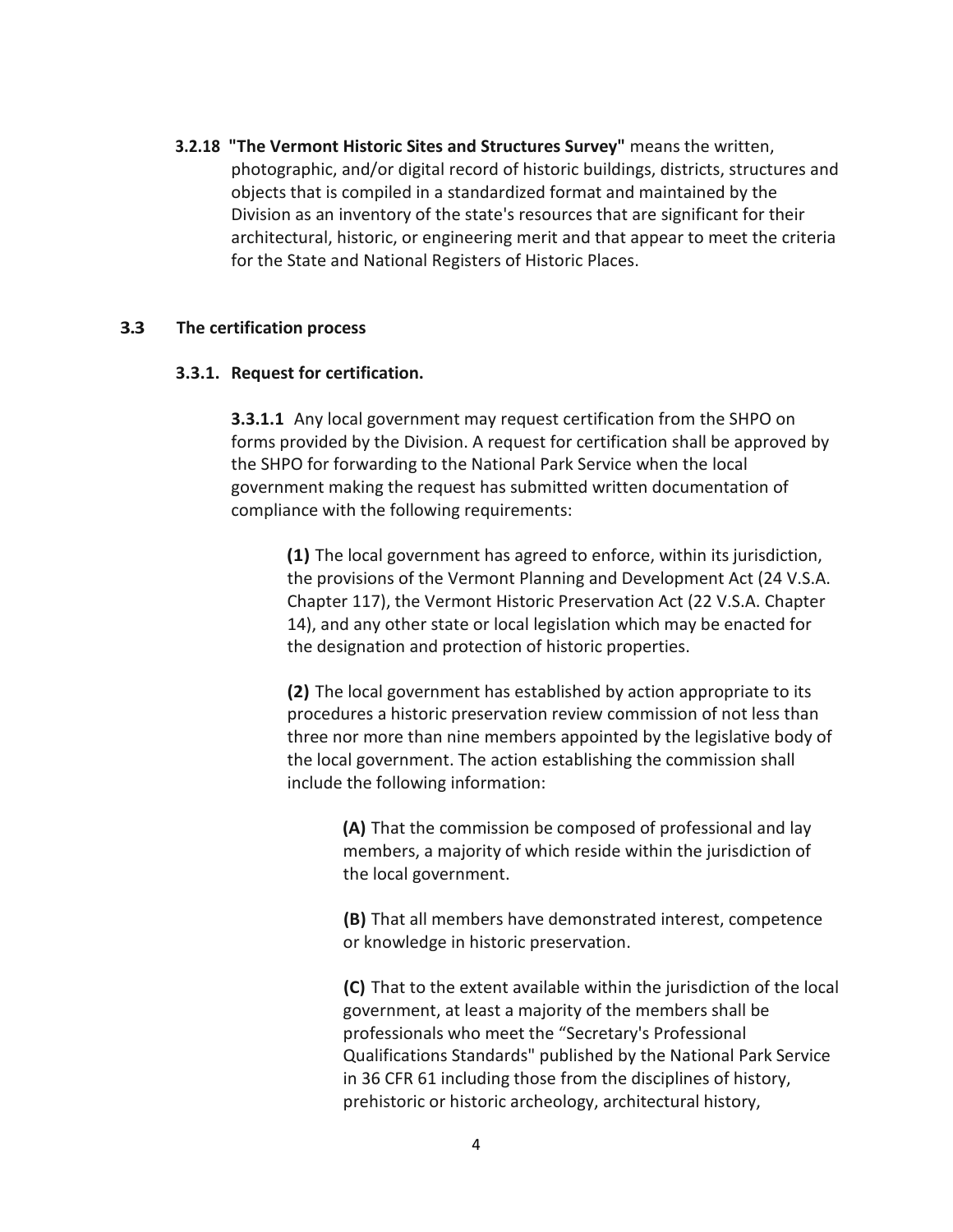architecture and historical architecture who meet the requirements of Appendix A. Members representing other historic preservation related disciplines, such as urban planning, American studies, American civilization, cultural geography, or cultural anthropology, and lay members are encouraged.

**(D)** That all activities of the commission shall be conducted in accordance with the terms of the Vermont Open Meeting Law (1 V.S.A. Chapter 5, Subchapter 3), and that the commission shall take additional steps as it deems appropriate to stimulate public participation in commission activities, such as, publishing its minutes, publishing the procedures by which assessments of potential National Register nominations will be carried out or using public service announcements to publicize commission activities. The commission may withhold from disclosure to the public information about the location, character, or ownership of archaeological resources if such disclosure might risk harm to the resource.

**(E)** That the commission shall have written rules of procedure, including conflict of interest provisions incorporating the detailed requirements involving conflict of interest set out in the "Historic Preservation Fund Grants Manual."

**(F)** That the commission shall have the following responsibilities, to be carried out in coordination with and in accordance with format and standards established by the Division:

- **(i)** Creation and maintenance of a system for the survey and inventory of historic properties within its jurisdiction that is coordinated with the *Vermont Historic Sites and Structures Survey* and the *Vermont Archaeological Inventory.*
- **(ii)** Preparation, for submission to the Division by the legislative body of the local government, of a report concerning properties within its jurisdiction which are under consideration for nomination for inclusion on the National Register. The report shall be prepared in cooperation with the Division and shall be prepared in a manner consistent with the following requirements of the National Historic Preservation Act:

 $101(c)(2)(A)$  "Before a property within the jurisdiction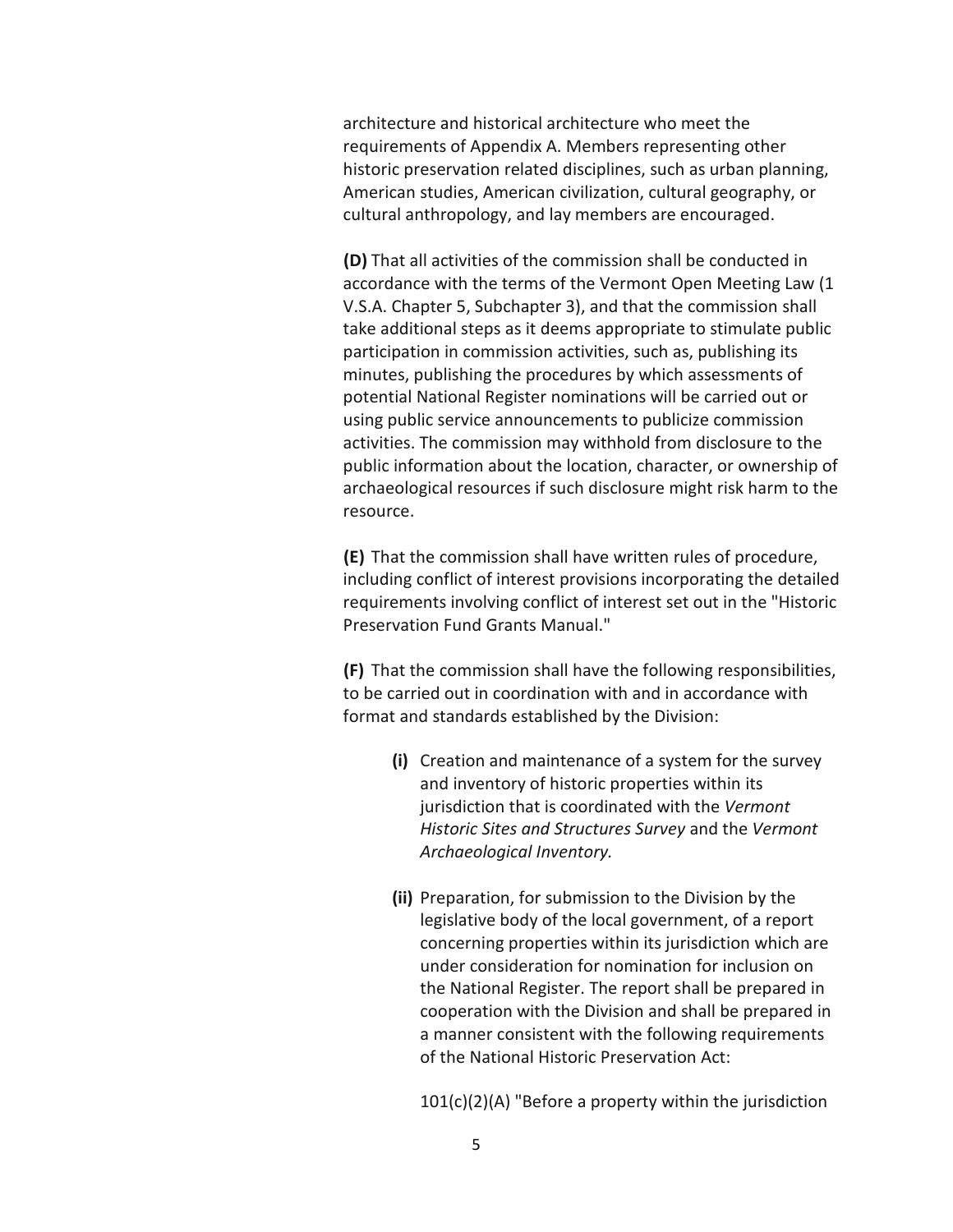of the certified local government may be considered by the State to be nominated to the Secretary for inclusion on the National Register, the State Historic Preservation Officer shall notify the owner, the applicable chief local elected official, and the local historic preservation commission. The commission, after reasonable opportunity for public comment, shall prepare a report as to whether or not such property, in its opinion, meets the criteria of the National Register. Within sixty days of notice from the State Historic Preservation Officer the chief elected local official shall transmit the report of the commission and his recommendation to the State Historic Preservation Officer. Except as provided in subparagraph (B), after receipt of such report and recommendation, or if no such report and recommendation are received within sixty days, the State shall make the nomination pursuant to section 101(a). The State may expedite such process with the concurrence of the certified local government."

101(c)(2)(B) "If both the commission and the chief elected local official recommend that a property not be nominated to the National Register, the State Historic Preservation Officer shall take no further action, unless within thirty days of receipt of such recommendation by the State Historic Preservation Officer an appeal is filed with the state. If such an appeal is filed, the state shall follow the procedures for making a nomination pursuant to section 101(a). Any report and recommendations made under this section shall be included with any nomination submitted by the state to the Secretary."

**(iii)** When determined to be appropriate in the discretion of the commission, preparation and submission for approval by the local government's legislative body of grant applications to the Division for funds from the CLG share of the state's annual Historic Preservation Fund (HPF) grant award. **(iv)** Advising and assisting the legislative body of the local government, planning commission and other appropriate persons on matters related to historic preservation.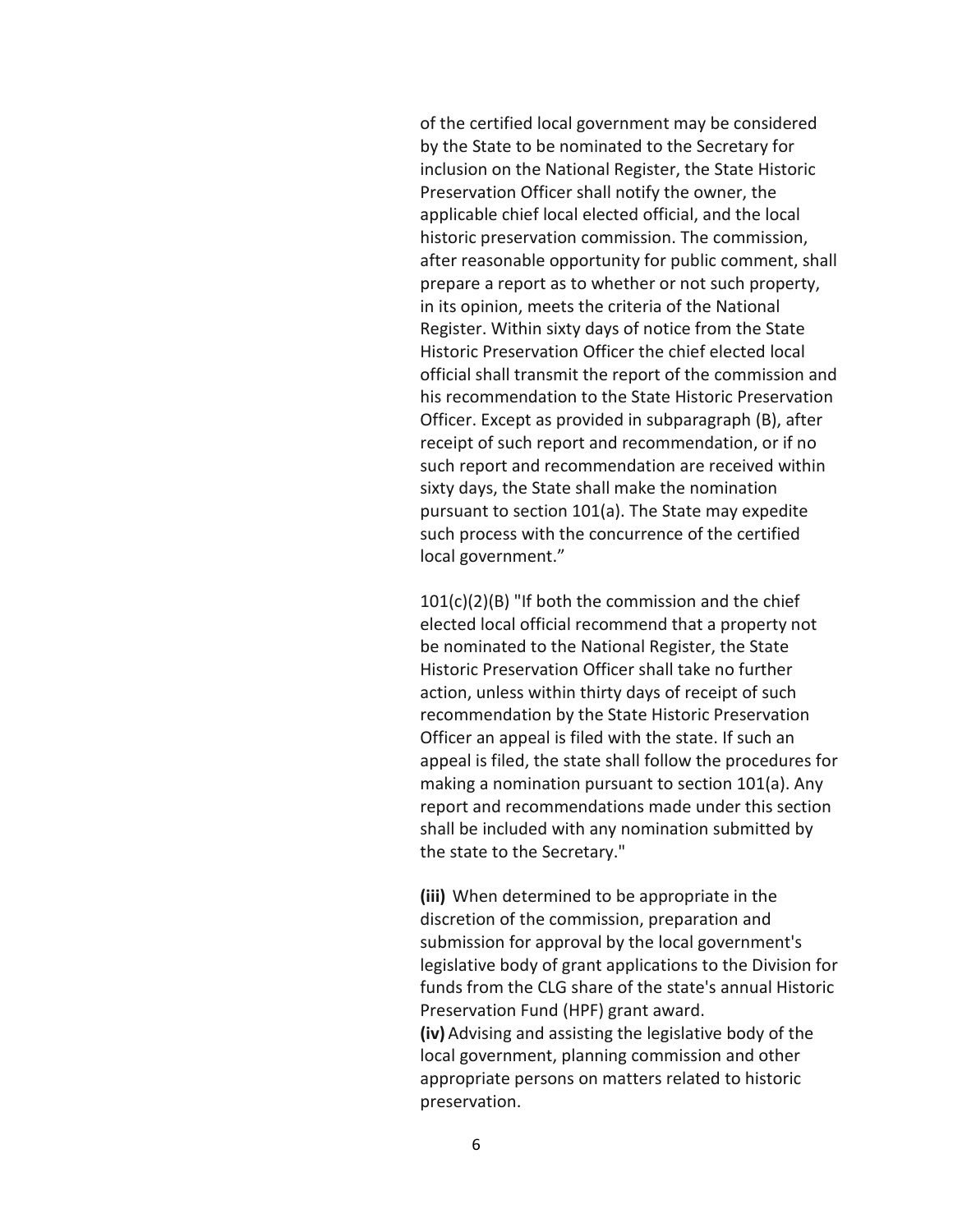**(v)** Performance of additional responsibilities in accordance with a mutual written agreement between the Division and the Certified Local Government.

**(G)** That the commission shall meet no less than four times annually, and maintain an attendance rule for commission members.

**(3)** The local government has agreed to cooperate with the Division with respect to the Division's monitoring and evaluation of the CLG program.

**3.3.1.2** A request for certification will be approved without the minimum of professional persons on the commission if the local government demonstrates to the SHPO that it has made a reasonable effort to fill the positions with persons from appropriate disciplines. When a discipline is not represented on the commission, the commission shall seek expertise in this area from persons meeting the Secretary of the Interior's Professional Qualification Standards when considering National Register nominations.

- **3.3.2 Approval of certification request by SHPO.** The SHPO shall review certification requests from local governments and within forty-five days of receipt issue a letter of approval or disapproval, stating the reasons for the action taken. This review shall be based on compliance with all requirements set forth in Section 3.3.1 of these regulations.
- **3.3.3 Certification agreement.** When a certification request has been approved, the SHPO shall prepare a written certification agreement incorporating the requirements and responsibilities agreed to by the local government in the certification process and the responsibilities of the SHPO and the Division to the CLG as set out in these regulations.
- **3.3.4 Approval by federal authorities.** Within ten business days of receipt of signature of the certification agreement by the chief elected local official and the SHPO, the SHPO shall forward to the United States Secretary of the Interior a copy of the approved certification request, the signed certification agreement and a certification by the SHPO that the CLG application is complete and the local government meets the requirements for CLG status, in a form approved by the NPS. As specified by federal regulations, if the Secretary of the Interior does not take exception to the request within fifteen working days of receipt, the local government shall be regarded as certified.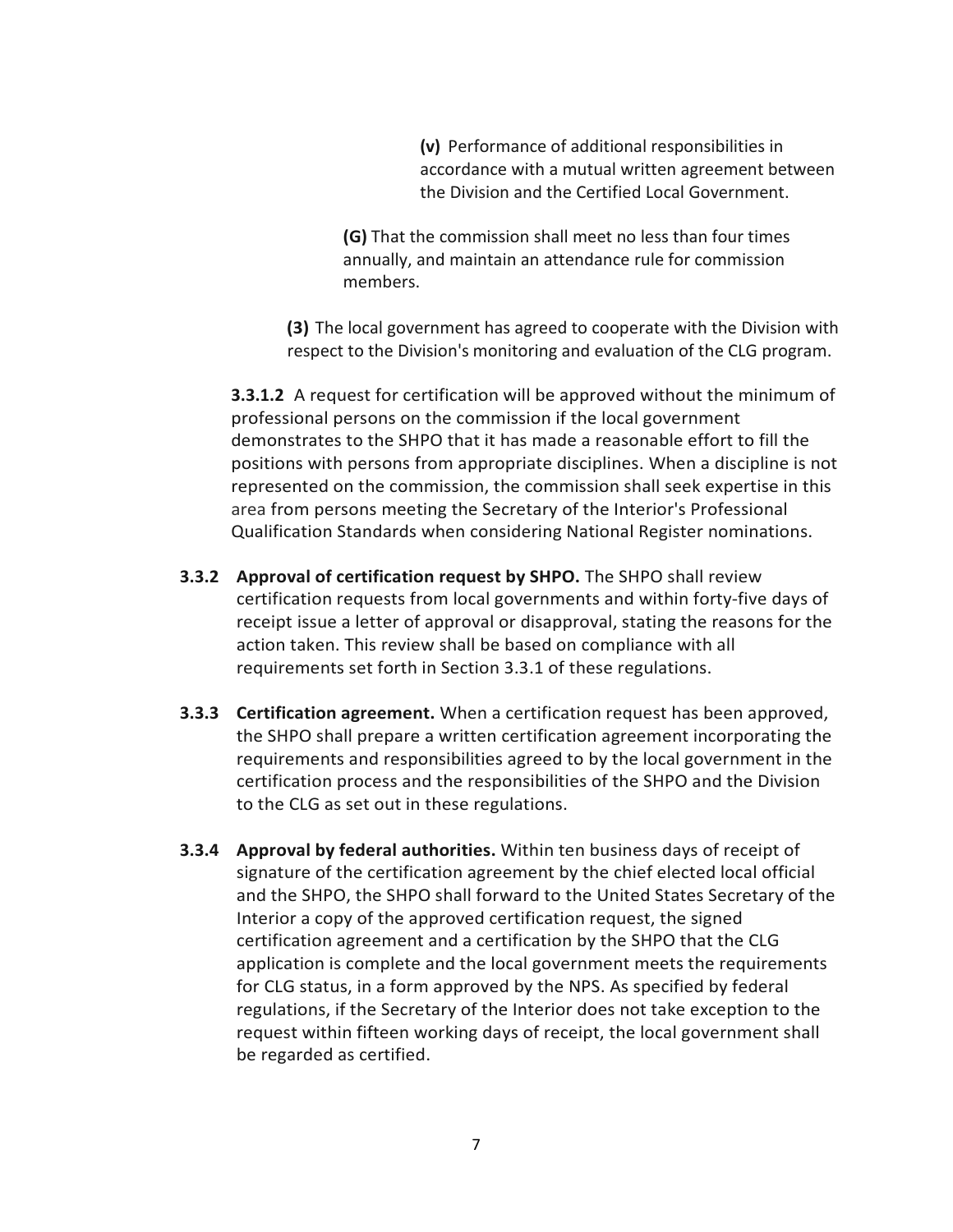# **3.4 Grants to Certified Local Governments (CLGs)**

**3.4.1** Any CLG may apply to the Division for a grant from the CLG share of Vermont's annual HPF grant award. Applications will be evaluated and grants awarded based on the criteria established in this chapter and the annual grant program priorities established by the Division and the Vermont Advisory Council on Historic Preservation. The Division is not required to award grants if there are no qualifying applications. However, at least ten percent of Vermont's annual HPF allocations shall be designated by the Division for transfer to CLGs, as subgrantees, which submit applications meeting the criteria of these regulations. In addition, in any year in which the federal HPF grant appropriations for all states exceeds \$65,000,000, one-half of Vermont's share of the excess shall be transferred to CLGs according to procedures to be provided by the United States Secretary of the Interior.

**3.4.2** Annually the Division shall notify all CLGs of the current year's deadline for receipt by the Division of grant applications from CLGs. The notice shall be sent no less than sixty days prior to the deadline, unless federally imposed time limits require a shorter notice period. Only applications received prior to the deadline will be considered.

**3.4.3** Grant applications shall be on forms prescribed by the Division.

**3.4.4 Matching fund requirements.** All grants to CLGs shall be matching grants. No grant shall be for more than 60 percent of the aggregate cost of carrying out the proposed project or program except as specifically permitted by federal law, the local share for CLG matching grants shall come from non-federal sources. Grant monies transferred to CLGs shall not be applied as matching share for any other federal grant.

# **3.4.5 Grant award criteria**

**3.4.5.1** The following priorities will be used by the Division and the Council in the selection for funding of CLG applicants unless specific priorities are defined for the fiscal year and are made available to all CLGs and local governments whose applications for certification are pending, as part of the annual notice of funds availability:

(1) Activities contributing to completion within the CLG of the Vermont Historic Sites and Structure Survey or the Vermont Archaeological Inventory.

(2) Preparation of nominations to the National Register for significant districts, buildings, structures, sites or objects.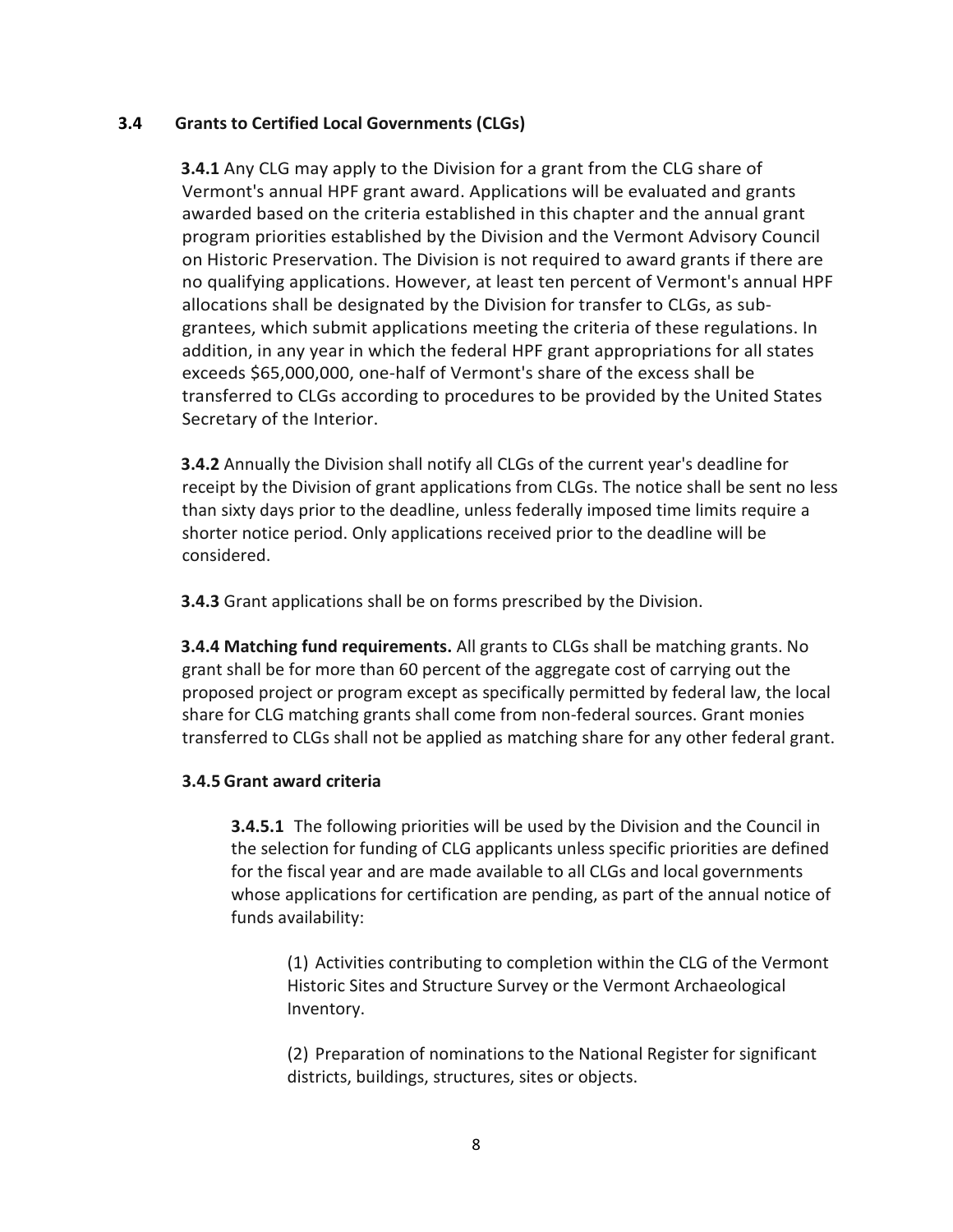(3) Comprehensive historic preservation planning in communities.

(4) Activities contributing to a broader understanding and appreciation of historic resources by the general public, such as, educational programs or printed materials concerning historic preservation activities in the community.

(5) The identification and evaluation of significant features of National Register or National Register eligible properties.

(6) Pre-development planning, which means the planning necessary for the protection, stabilization, restoration or rehabilitation of a historic property according to federal standards.

(7) Activities made eligible for funding by future federal legislation or regulations.

(8) Activities providing integration of historic resources, when appropriate, into community recreation plans or plans for public access or enhancement of cultural resources.

**3.4.5.2** For development projects, the following specific priorities will be used by the Division and the Council in selecting among CLG applicants for such projects:

(1) Projects that provide local, long-term economic impact.

(2) Projects that promote the best long-term use of historic resources.

(3) Projects that best preserve the qualities and features of a historic resource that make it eligible for the National Register.

(4) Projects that are most likely of completion and sustained benefit because of the capabilities of the applicant.

**3.4.5.3** Review of applications and selection of applicants for funding shall also be based on the following:

(1) Funds awarded to each grantee should be sufficient to produce a specific tangible impact and to generate effects directly as a result of the funds transfer. This may not be waived even if the applicant is otherwise eligible.

(2) To the extent consistent with paragraph 3.4.5.3 of this section, the Division will make reasonable efforts to distribute CLG grants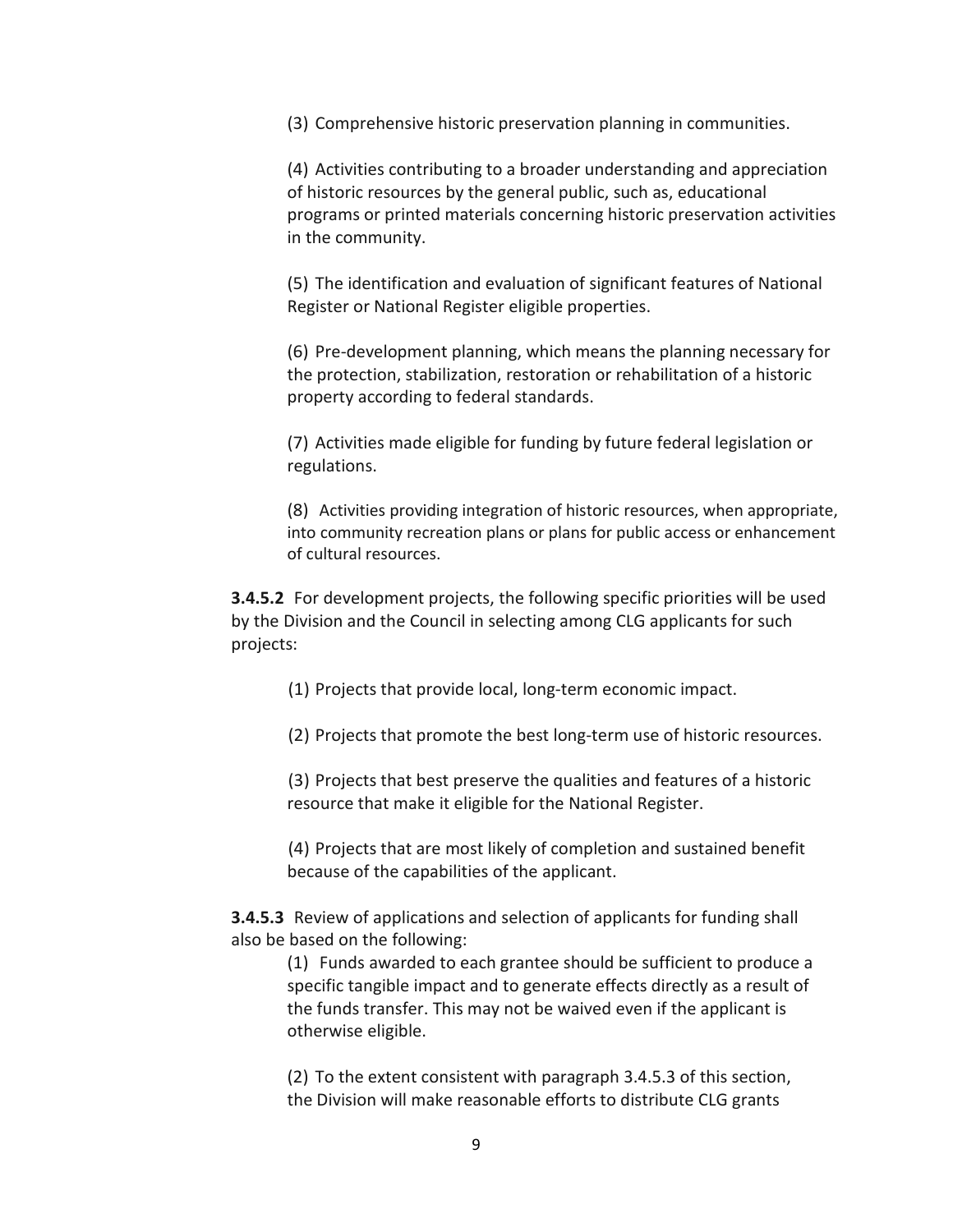among the maximum number of CLGs and to ensure a reasonable distribution between urban and rural areas.

(3) No CLG may receive a disproportionate share of the state CLG allocation.

**3.4.6 Public access.** The Division shall make available to the public, upon request, the rationale for the applicants selected and the amounts awarded.

**3.4.7** Minimum requirements for CLGs. The following minimum requirements must be met by a CLG before it may receive a portion of the state CLG share:

> **(1)** The local financial management system shall be maintained in accordance with the standards specified in OMB Circular A-102, Attachment G, "Standards for Grantee Financial Management Systems" and shall be auditable in accordance with General Accounting Office's *Standards for Audit of Governmental Organizations, Programs, Activities, and Functions.*

**(2)** In its historic preservation activities, the CLG shall adhere to all requirements of the Historic Preservation Fund Grants Manual. Indirect costs may be charged as part of a CLG grant only if the applicant meets the requirements of the Guideline and has a current indirect cost rate approved by the cognizant federal agency.

**(3)** The CLG must agree to adhere to any requirements which may be mandated by Congress regarding use of CLG funds.

**3.4.8 Grant agreements.** Before transfer of CLG funds to a successful CLG grant applicant, a written grant agreement prepared by the Division shall be entered into between the Division and the CLG which shall include the minimum requirements set out in this chapter.

**3.4.9 Closeout with decertification.** When a CLG is decertified, the Division will conduct financial assistance closeout procedures in accordance with the Historic Preservation Fund Grants Manual.

#### **3.5 Training, Monitoring and Evaluation**

**3.5.1 Training.** The Division shall make available to all local historic preservation review commissions orientation materials and training programs designed to provide a working knowledge of the roles and operations of federal, state and local preservation programs.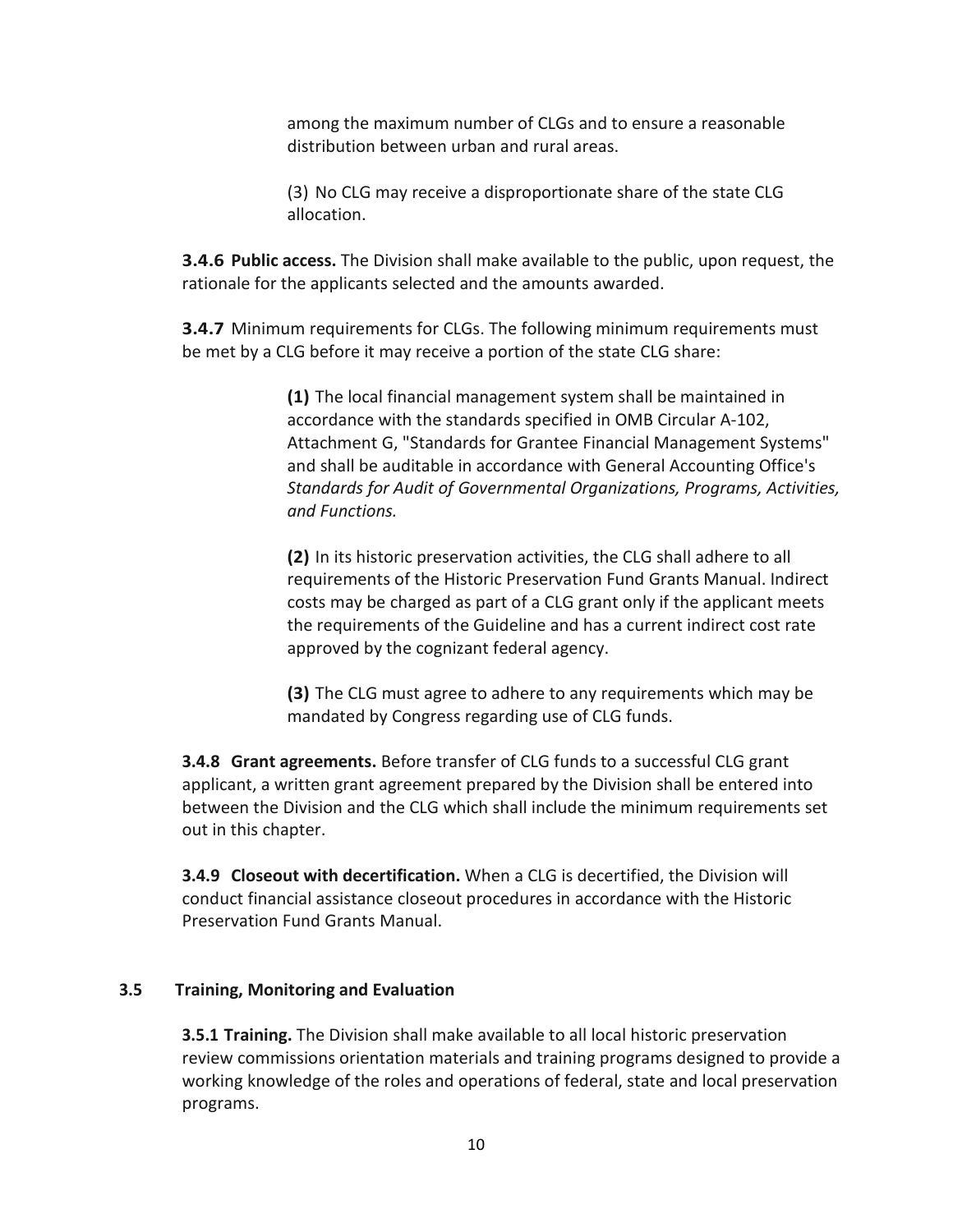**3.5.2 Financial audit.** The Division is responsible, through financial audit, for the proper accounting of Vermont's CLG share monies in accordance with OMB Circular A-133 "Audit Requirements." Accordingly, the Division evaluation of CLG performance which occurs once every four years shall include an assessment of the fiscal management of CLG grant monies.

# **3.5.3 Monitoring and evaluation**

**3.5.3.1** The Division is required to inform all CLGs about the contents of the statewide comprehensive historic preservation plan, provide all CLGs with an opportunity to participate in the planning process and monitor CLG performance to ensure consistency and coordination with the statewide comprehensive historic preservation planning process. Accordingly, the Division shall evaluate the performance of each CLG not less often than once every four years.

**3.5.3.2** The evaluation shall include a review of CLG program operation and administration by such methods as an annual report (prepared in accordance with Appendix C), site visits, interviews with local commission members, elected officials and citizens, comparison of program progress since the last evaluation and review of CLG financial and program records.

**3.5.3.3** The evaluation shall be based on the procedures and guidelines set out in the Historic Preservation Fund Grants Manual, and the Division's Performance Evaluation Checklist (Appendix B to this Rule), on compliance with the terms of the CLG agreement and current grant agreements, and on consistency with the statewide comprehensive historic preservation planning process. The evaluation shall also be based on the following specific factors, among others:

- **(1)** Maintenance of qualified commission membership;
- **(2)** Number and frequency of commission meetings;
- **(3)** Educational activities or programs conducted;
- **(4)** Fiscal management of Historic Preservation Fund sub-grants;

**(5)** Consistency and coordination with the state historic preservation planning process.

**3.5.3.4** A written report of the evaluation shall be sent to the local historic preservation review commission and the chief elected local official within thirty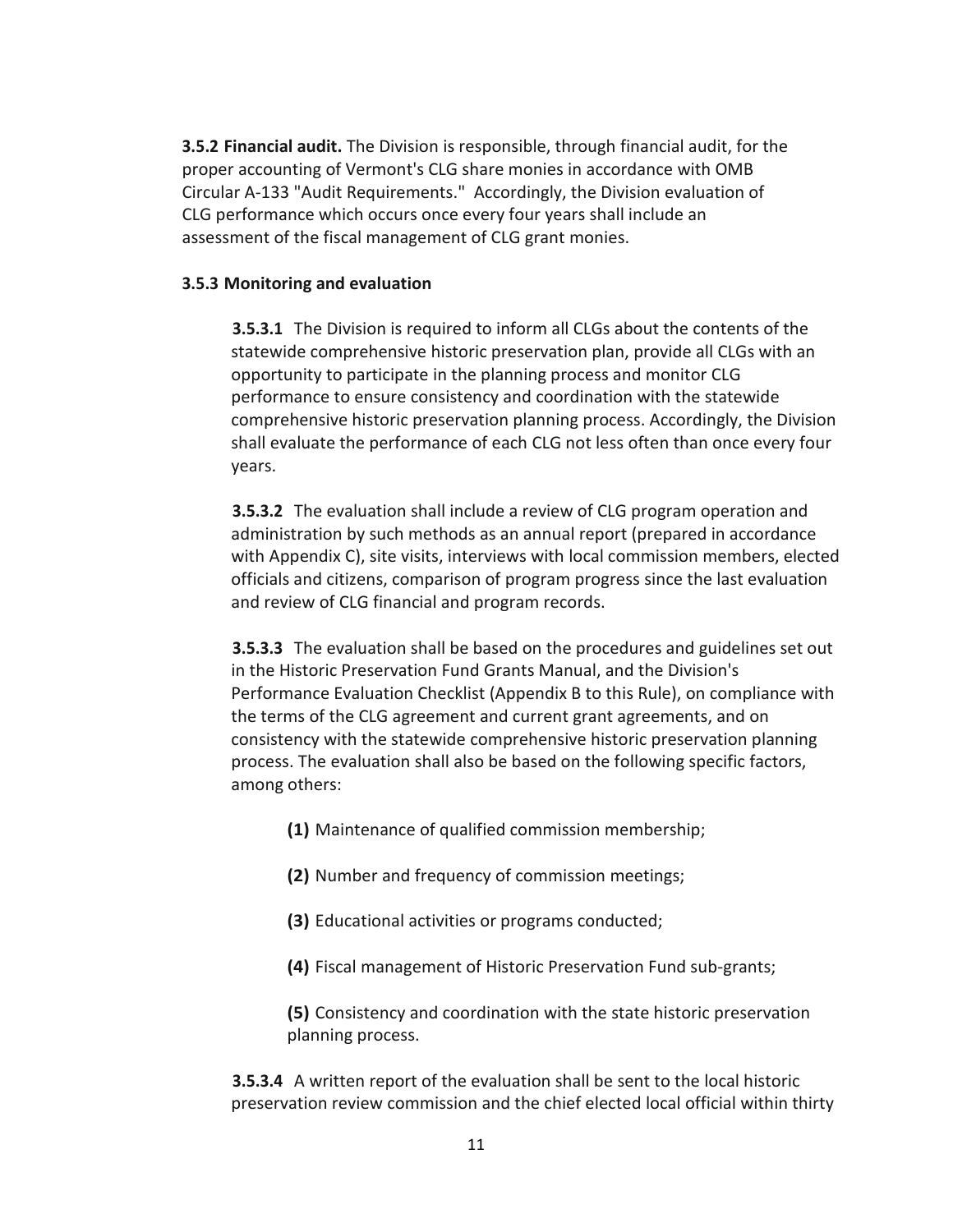days of completion of the evaluation.

# **3.5.4 Decertification**

**3.5.4.1** When the Division determines, after evaluation, that the performance of a CLG is inadequate, the Division may recommend to the United States Secretary of the Interior that the CLG be decertified. The recommendation shall contain specific reasons for the decertification request.

**3.5.4.2** Before recommending decertification to the Secretary of the Interior, the Division shall notify the CLG of the reasons why its performance is deemed to be inadequate and provide advice and assistance to the CLG to improve its performance. If the Division determines that sufficient improvement has not occurred within ninety days of the notice to the CLG, the decertification recommendation may be made.

**3.5.4.3** When a CLG is decertified, the Division will conduct financial assistance closeout procedures in accordance with the Historic Preservation Fund Grants Manual for any CLG funds the CLG received.

**3.5.4.4** The SHPO may recommend decertification to the Secretary of the Interior if a CLG requests to be decertified in writing. The SHPO shall forward a copy of the CLG's letter with the SHPO's written request to the Secretary to decertify the CLG. Compliance with the conditions stipulated in sections 3.5.4.1 and 3.5.4.2 above, is not required, if the CLG has requested its own decertification.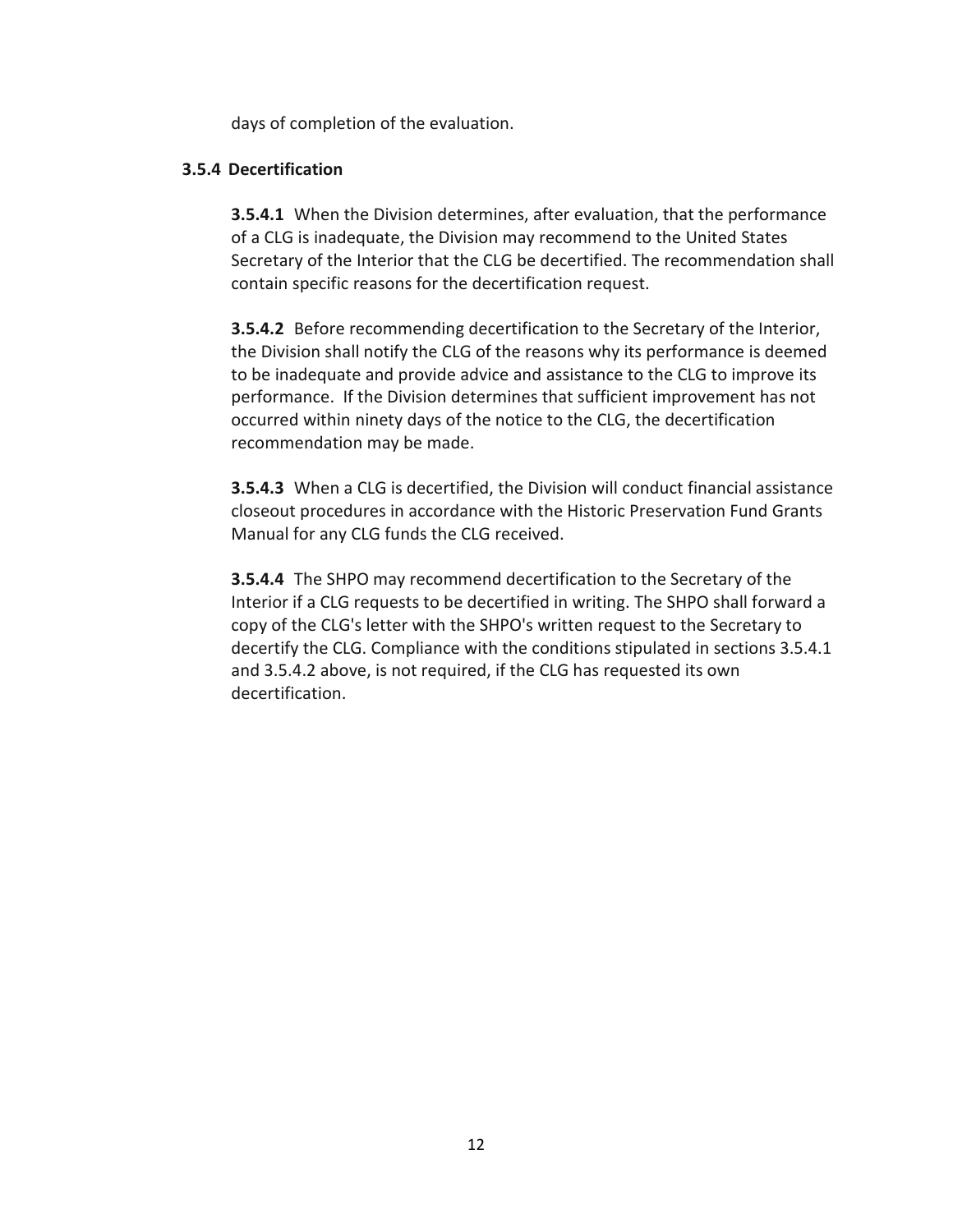# **Appendix A: Professional Qualifications**

In the following definitions, a year of full-time professional experience need not consist of a continuous year of full-time work but may be made up of discontinuous periods of full-time or part-time work adding up to the equivalent of a year of full-time experience.

**(a) History.** The minimum professional qualifications in history are a graduate degree in history or closely related field; or a bachelor's degree in history or closely related field plus one of the following:

(1) At least two years of full-time experience in research, writing, teaching, interpretation, or other demonstrable professional activity with an academic institution, historical organization or agency museum, or other professional institution; or

(2) Substantial contribution through research and publication to the body of scholarly knowledge in the field of history.

**(b) Archaeology.** The minimum professional qualifications in archeology are a graduate degree in archeology, anthropology, or clearly related field plus

(1) At least one year of full-time professional experience or equivalent specialized training in archaeological research, administration, or management;

(2) At least four months of supervised field and analytic experience in general North American archeology, and

(3) Demonstrated ability to carry research to completion.

In addition to these minimum qualifications, a professional in prehistoric archeology shall have at least one year of full-time professional experience at a supervisory level in the study of archaeological resources of the prehistoric period. A professional in historic archeology shall have at least one year of full-time professional experience at a supervisory level in the study of archaeological resources of the historic period.

**(c) Architectural History.** The minimum professional qualifications in architectural history are a graduate degree in architectural history, art history, historic preservation, or closely related field, with course work in American architectural history; or a bachelor's degree in architectural history, art history, historic preservation, or closely related field plus one of the following:

(1) At least two years of full-time experience in research, writing, or teaching American architectural history, or restoration architecture with an academic institution, historical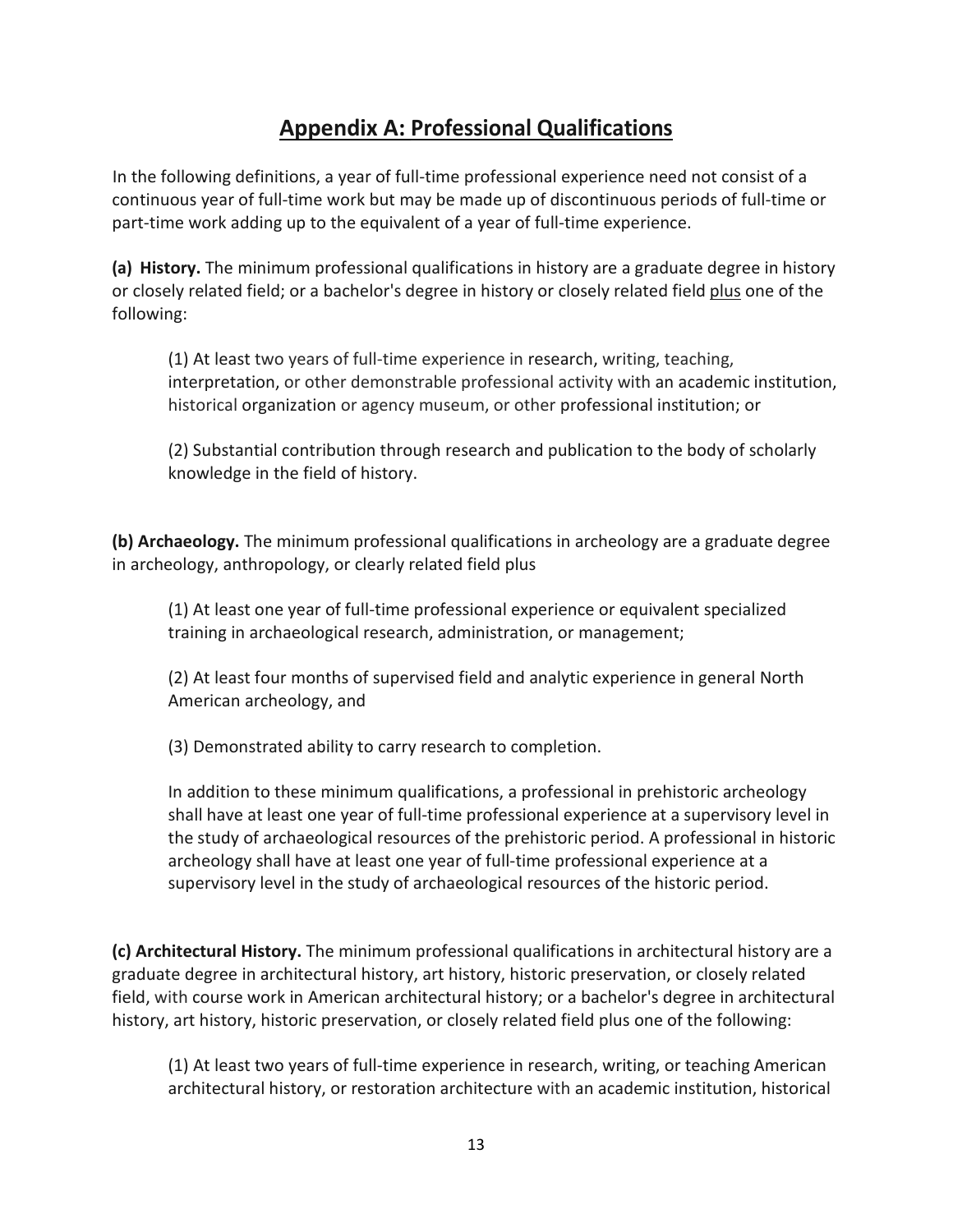organization or agency, museum, or other professional institution; or (2) Substantial contribution through research and publication to the body of scholarly knowledge in the field of American architectural history.

**(d) Architecture.** The minimum professional qualifications in architecture are a professional degree in architecture plus at least two years of full-time professional experience in architecture; or a state license to practice architecture.

**(e) Historic Architecture.** The minimum professional qualifications in historic architecture are a professional degree in architecture or state license to practice architecture, plus one of the following:

(1) At least one year of graduate study in architectural preservation, American architectural history, preservation planning or closely related field; or

(2) At least one year of full-time professional experience on historic preservation projects.

(3) Such graduate study or experience shall include detailed investigations of historic structures, preparation of historic structures research reports, and preparation of plans and specifications for preservation projects.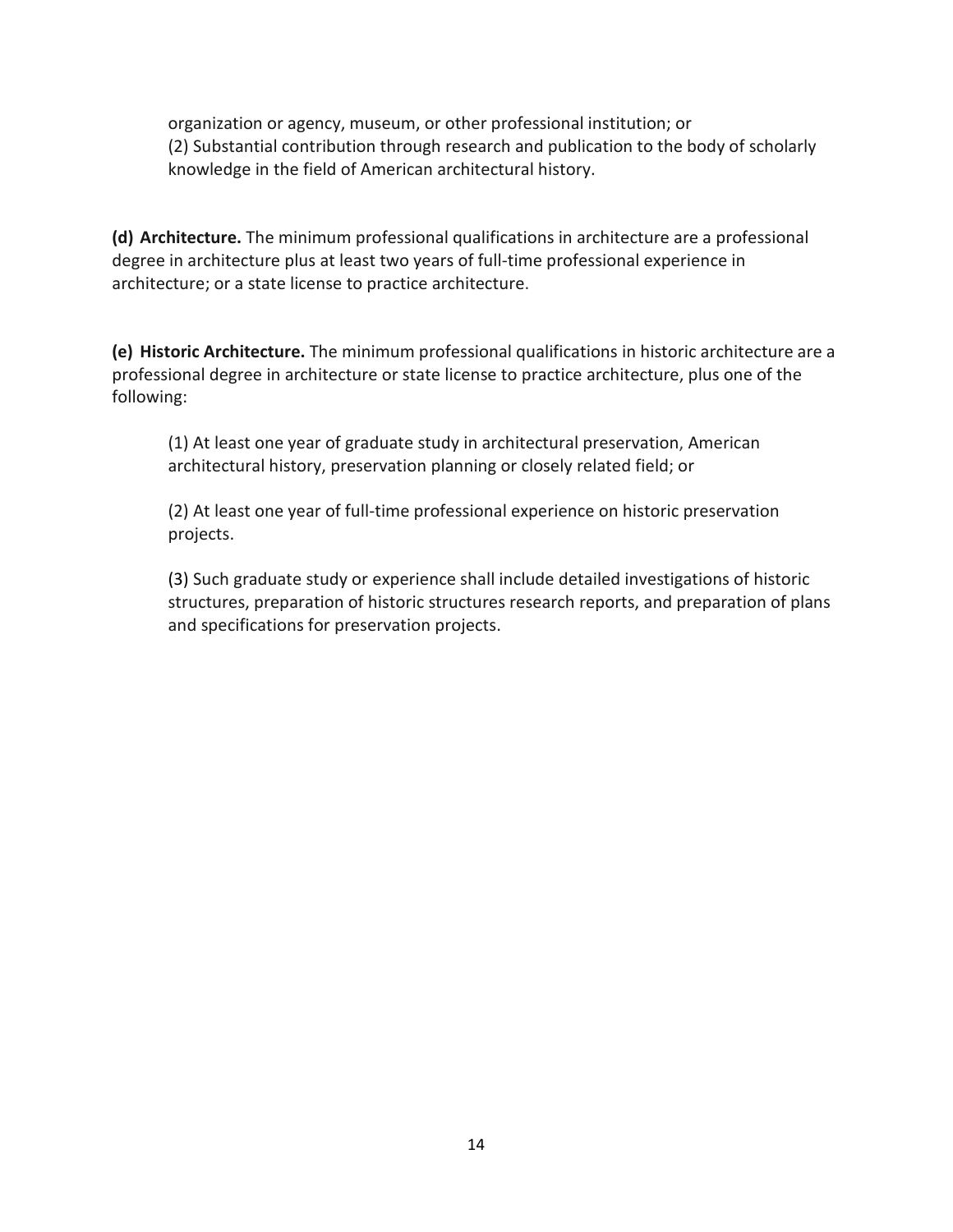# **Appendix B: Performance Evaluation Checklist**

The following evaluation checklist will be used as part of the Division's evaluation of the CLG, which will be performed at least once every four years. Please refer to Section 3.5.3 of the Regulations for a description of the Monitoring and Evaluation Process. The evaluation checklist will be used by the Division to measure the performance of the CLG. The purpose of appending this checklist to the Regulations is to provide the CLG with an overview of the performance standards it will be expected to maintain.

| 1. General                                                                                                     | Yes | No | N/A |
|----------------------------------------------------------------------------------------------------------------|-----|----|-----|
| Has the CLG submitted an Annual Report on its activities in accordance<br>with Appendix C of the Regulations?  |     |    |     |
| Has the CLG acted consistently and in coordination with the state historic<br>preservation planning process?   |     |    |     |
| Has the CLG conducted educational activities or programs concerning<br>historic preservation in the community? |     |    |     |

| 2. Survey and Inventory                                                                                                                                                                                                                                  |  | No | N/A |
|----------------------------------------------------------------------------------------------------------------------------------------------------------------------------------------------------------------------------------------------------------|--|----|-----|
| Did the commission create and maintain a system for the survey<br>and inventory of historic properties within its jurisdiction that is<br>coordinated with the Vermont Historic Sites and Structures Survey<br>and the Vermont Archaeological Inventory? |  |    |     |
| Has the commission maintained the survey in a protected place that is<br>accessible to the public?                                                                                                                                                       |  |    |     |
| If any properties or sites have been surveyed by the commission, have<br>they been recorded in a standardized format established by the Division<br>and forwarded to the Division?                                                                       |  |    |     |

| 3. Grants                                                                                                                      | <b>Yes</b> | <b>No</b> | N/A |
|--------------------------------------------------------------------------------------------------------------------------------|------------|-----------|-----|
| Has the CLG administered Historic Preservation Fund grants according to the<br>requirements of section 3.4 of the Regulations? |            |           |     |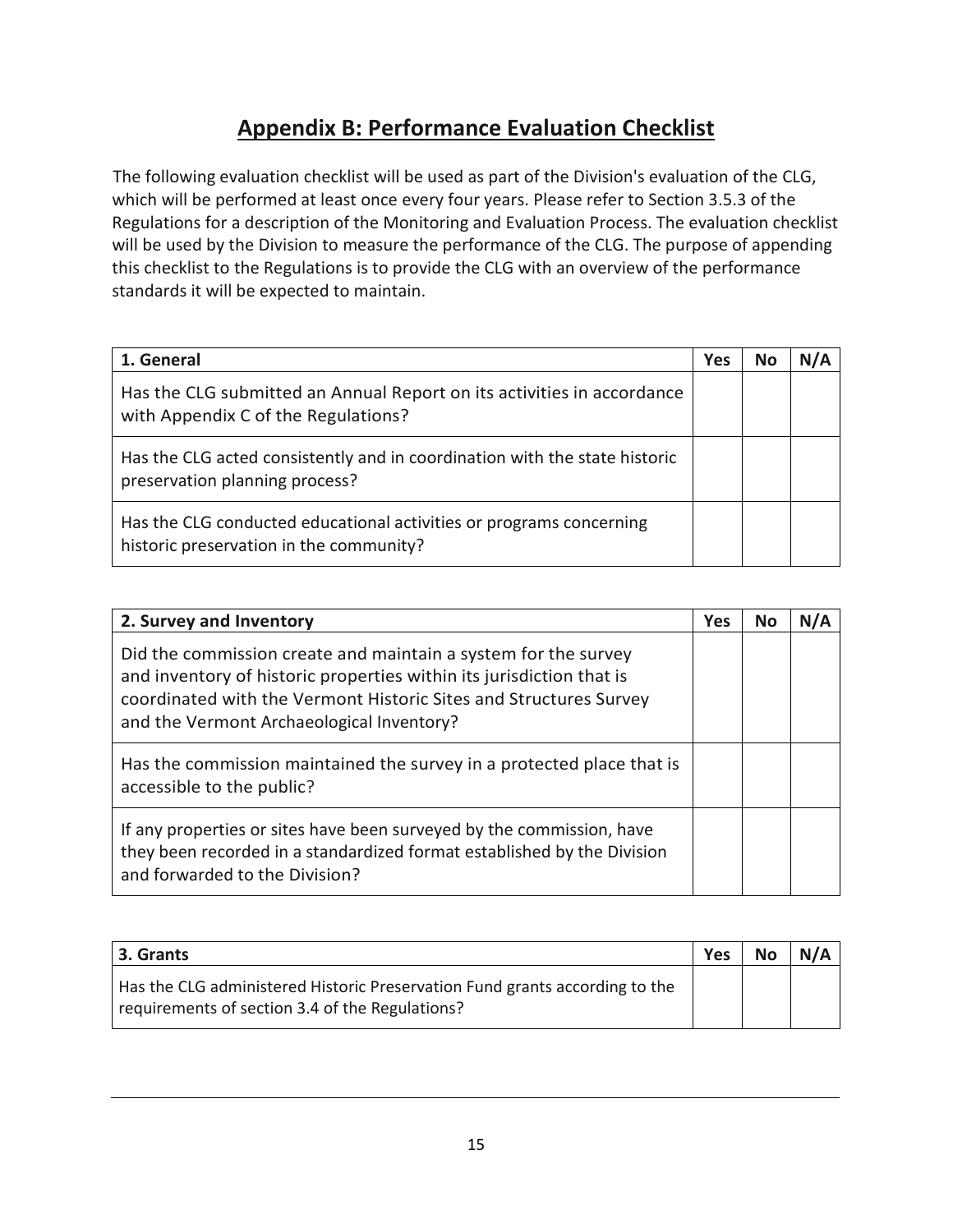| <b>4. Historic Preservation Commission</b>                                                                                                                                                                                                                                                                                                                                          |  |  | N/A |
|-------------------------------------------------------------------------------------------------------------------------------------------------------------------------------------------------------------------------------------------------------------------------------------------------------------------------------------------------------------------------------------|--|--|-----|
| Did the CLG maintain a qualified commission per Section 3.3.1.1(2) of the<br>Regulations?                                                                                                                                                                                                                                                                                           |  |  |     |
| Do the professional commission members meet the requirements of<br>Appendix A of the Regulations?                                                                                                                                                                                                                                                                                   |  |  |     |
| If applicable, were any vacancies on the Commission filled within 90<br>days?                                                                                                                                                                                                                                                                                                       |  |  |     |
| If applicable, were vacancies filled with qualified members?                                                                                                                                                                                                                                                                                                                        |  |  |     |
| If applicable, did the CLG forward copies of any new professional<br>members' resumes to the Division?                                                                                                                                                                                                                                                                              |  |  |     |
| Did the commission meet at least four times annually?                                                                                                                                                                                                                                                                                                                               |  |  |     |
| Did commission members attend meetings in accordance with the<br>commission's attendance rule?                                                                                                                                                                                                                                                                                      |  |  |     |
| Did the commission conduct all of its activities in compliance with the<br>Vermont Open Meeting Law (3 V.S.A. chapter 5, subchapter 3)?                                                                                                                                                                                                                                             |  |  |     |
| Did the commission operate according to its written rules of<br>procedure which include conflict of interest requirements?                                                                                                                                                                                                                                                          |  |  |     |
| If applicable, when professional expertise was not represented on the<br>commission, did the commission seek expertise in this area from persons<br>meeting the Secretary of the Interior's Professional Qualification<br>Standards when considering National Register nominations and other<br>actions that impacted properties which are normally evaluated by a<br>professional? |  |  |     |
| Did the commission maintain a record of any actions taken in advising<br>the legislative body of the local government, the planning commission,<br>or other appropriate groups or persons on matters affecting National<br>Register or surveyed properties, or related to historic preservation in<br>general?                                                                      |  |  |     |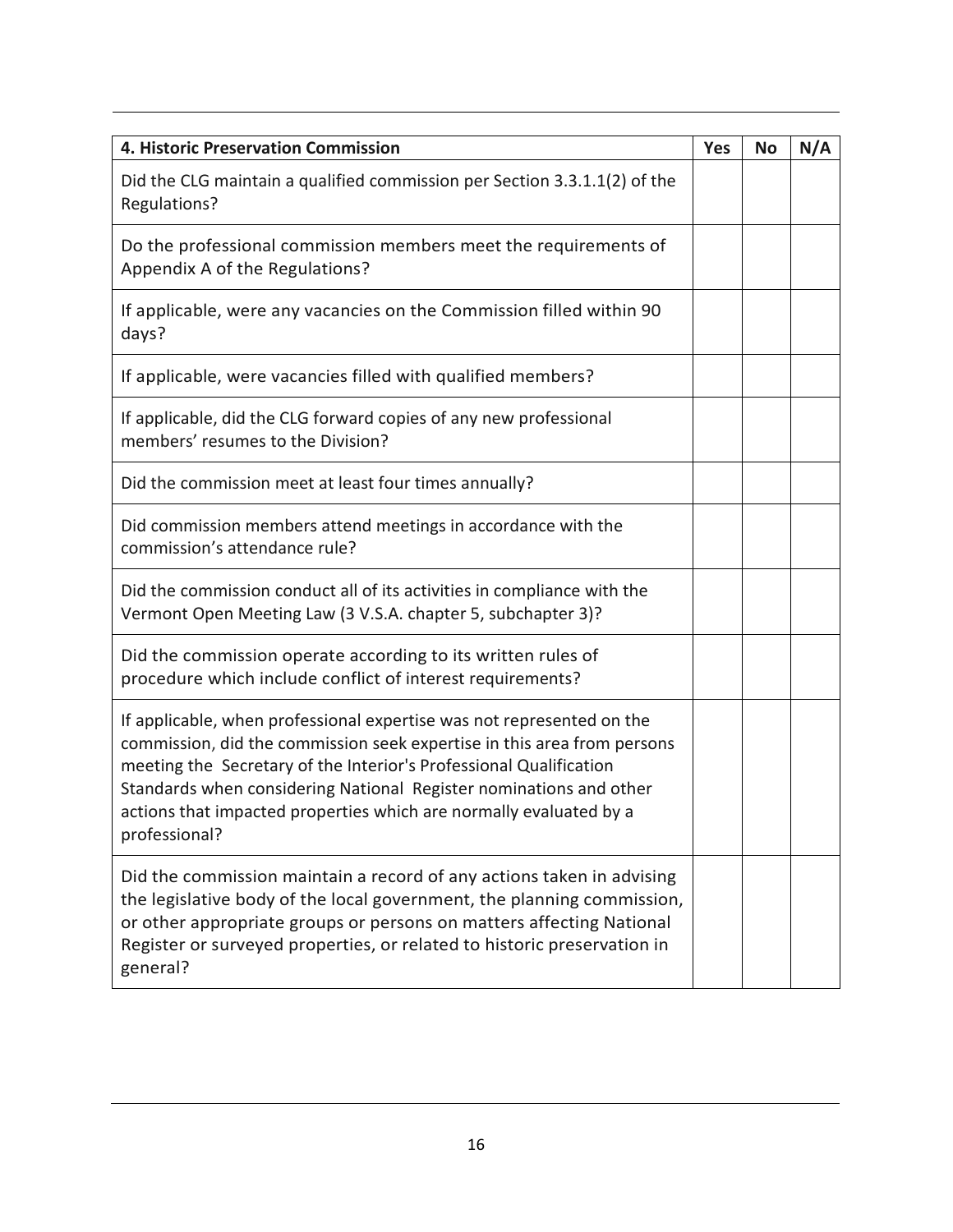| 5. National Register of Historic Places                                                                                                                                                                                                                     |  | No | N/A |
|-------------------------------------------------------------------------------------------------------------------------------------------------------------------------------------------------------------------------------------------------------------|--|----|-----|
| Did the CLG transmit reports about the National Register eligibility of<br>properties within its jurisdiction which the Division is considering<br>nominating to the National Register within the 60 day period specified<br>in Section 3.3.1.1(2) (F)(ii)? |  |    |     |
| In each report, did the commission objectively apply the National<br>Register criteria for evaluation to the property (ies) under consideration<br>for nomination?                                                                                          |  |    |     |
| Did the Vermont Advisory Council on Historic Preservation concur with<br>the commission's report?                                                                                                                                                           |  |    |     |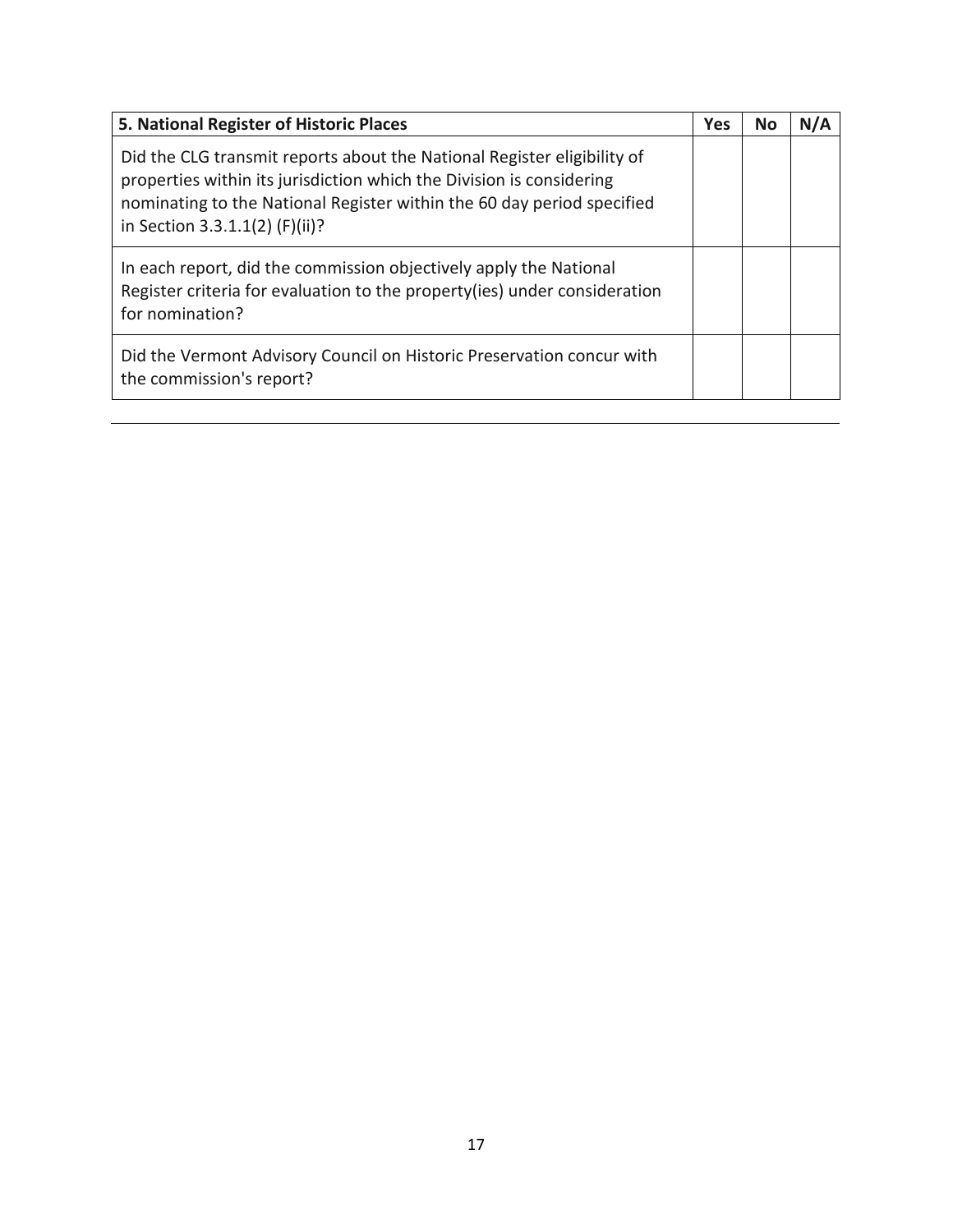# **Appendix C: Annual Report Guidelines**

The Annual Report is due within 90 days following the close of the CLG's fiscal year. The following questions and topics must be addressed in the Annual Report, as well as any additional requirements specified in the CLG Agreement.

# **General**

- 1. Indicate the period which report covers. *For example, if your fiscal year ends June 30, the report should address activities undertaken between July 1 of the previous year and June 30 of the present year.*
- 2. Describe any participation in the state historic preservation planning process.
- 3. Describe educational activities or programs concerning historic preservation sponsored in the community.

# **Historic Preservation Review Commission**

- 1. Were there any changes in commission membership during this reporting period?
- 2. Were vacancies on the commission filled within 90 days?
- 3. Were vacancies filled with qualified members per Section 3.3.l.1(2)(A), (B), (C)?
- 4. Were resumes of any new professional members forwarded to the Division?
- 5. Did the commission meet at least four times annually?
- 6. Are copies of the minutes of all commission meetings attached?
- 7. How did the commission obtain the necessary expertise when considering National Register nominations and other actions that impacted properties which are normally evaluated by a professional if the expertise was not available among commission members?
- 8. Did the commission maintain a record of any actions taken in advising the legislative body of the local government, the planning commission, or other appropriate groups or persons on matters affecting National Register or surveyed properties, or related to historic preservation in general? Summarize actions taken or attach copy of the record, if not recorded in commission meeting minutes.